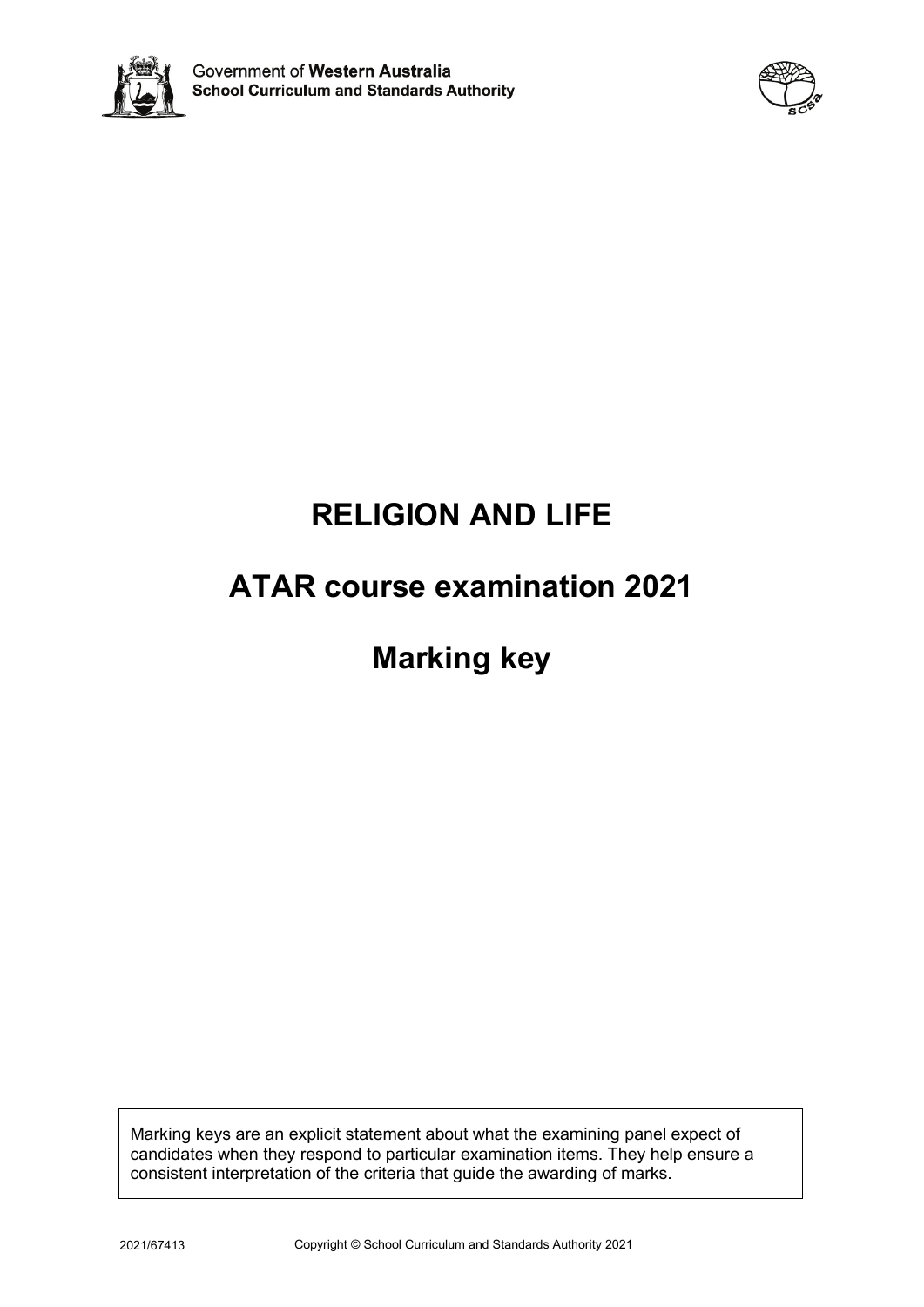# **RELIGION AND LIFE 2 MARKING KEY**

# **Section One: Source analysis 40% (44 Marks)**

# **Question 1 (9 marks)**

(a) Comment on the reliability of Source 1A. (3 marks)

| <b>Description</b>                                                       | <b>Marks</b> |
|--------------------------------------------------------------------------|--------------|
|                                                                          |              |
| States source is reliable                                                |              |
| The census is a government data collection exercise and is well regarded |              |
| The source claims the Scanlon Foundation is a well-known company         |              |
| Total                                                                    |              |
| Any other reasonable response accepted                                   |              |

(b) Using Source 1B, outline **one** significant conclusion about the religious make-up of Australian society.

| <b>Description</b>                                                                                                                                                                                                                                                                                                                                           | <b>Marks</b>   |
|--------------------------------------------------------------------------------------------------------------------------------------------------------------------------------------------------------------------------------------------------------------------------------------------------------------------------------------------------------------|----------------|
| Outlines one significant conclusion about the religious nature of Australian<br>society, using the source<br>Answers could include:<br>Significant Conclusion: The religious make up of Australia is changing<br>Evidence: While the number of people identifying as Christian has<br>decreased slightly (decreased by 3.8%), those who identify with other, |                |
| non-Christian religions have grown significantly (for example, Islam<br>adherents rose by 77%).                                                                                                                                                                                                                                                              | $\overline{2}$ |
| Significant conclusion: Despite the increase in no religion, there is clear<br>evidence to show that religion is still a large part of Australian life<br>Evidence: Large increase in number of non-Christian religious adherents<br>and only small decrease in number of Christians.                                                                        |                |
| Identifies a conclusion about the religious nature of Australian society,<br>using the source<br>Answers could include:                                                                                                                                                                                                                                      |                |
| A conclusion: The number of Christians is decreasing in Australia<br>Evidence: The total number of Christians decreased by 3.8%<br>A conclusion: Significant growth in the 'no religion' category:<br>Evidence: There has been significant growth in the 'no religion' category<br>from 2006 to 2016, with a growth of 90%.                                  | 1              |
| <b>Total</b>                                                                                                                                                                                                                                                                                                                                                 | $\overline{2}$ |
| Accept any other correct, logical answer.                                                                                                                                                                                                                                                                                                                    |                |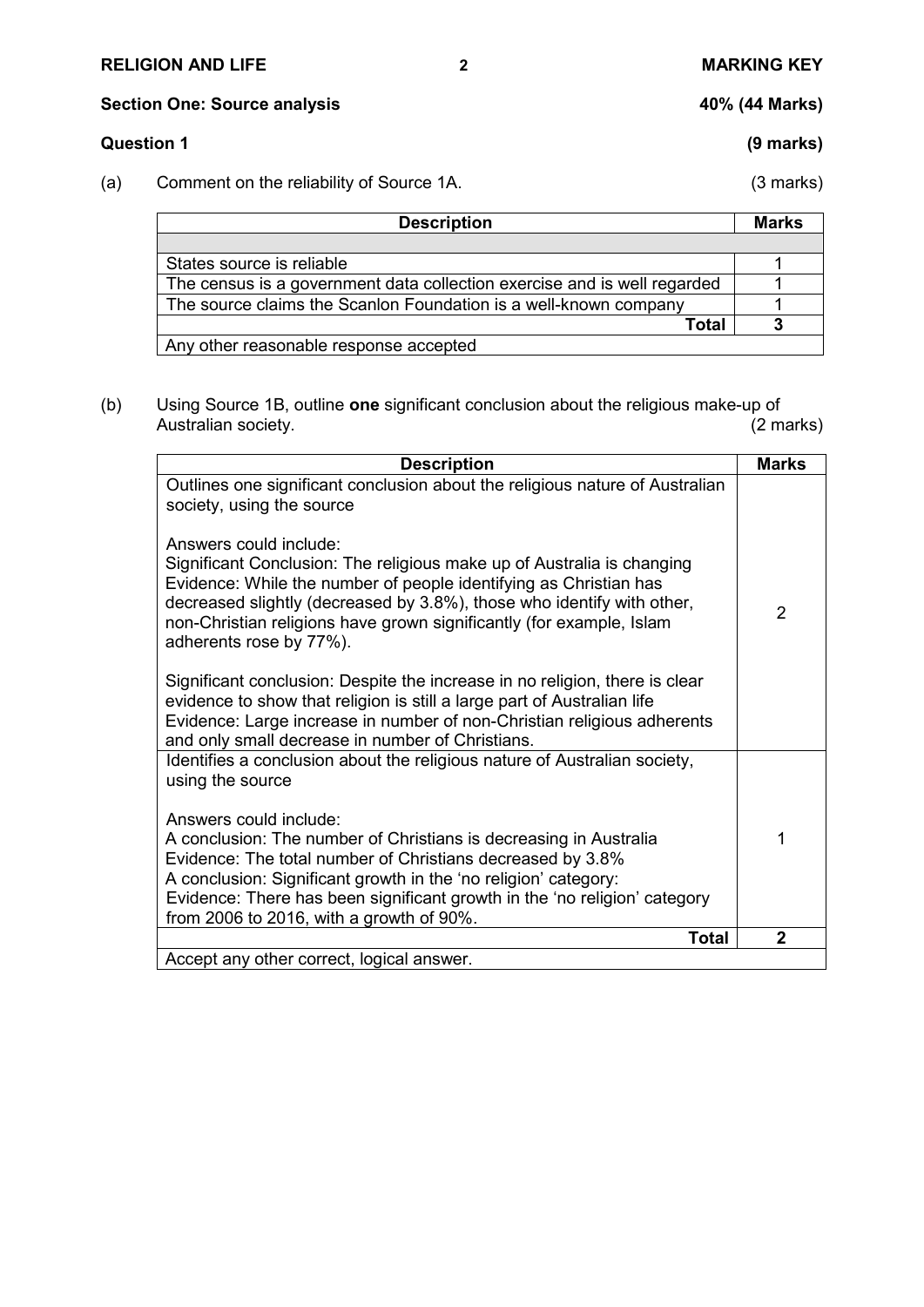(c) Explain the usefulness of Sources 1A and 1B for understanding the importance of religion in Australia. religion in Australia.

| <b>Description</b>                                                                                                                                                                                                                                                                                                                                                                                                                                                                                                                                                 | <b>Marks</b> |
|--------------------------------------------------------------------------------------------------------------------------------------------------------------------------------------------------------------------------------------------------------------------------------------------------------------------------------------------------------------------------------------------------------------------------------------------------------------------------------------------------------------------------------------------------------------------|--------------|
| Explains the usefulness of Sources 1A and 1B for understanding the<br>importance of religion in Australia                                                                                                                                                                                                                                                                                                                                                                                                                                                          | 4            |
| Outlines the usefulness of Sources 1A and 1B for understanding the<br>importance of religion in Australia                                                                                                                                                                                                                                                                                                                                                                                                                                                          |              |
| or                                                                                                                                                                                                                                                                                                                                                                                                                                                                                                                                                                 | 3            |
| Explains the usefulness of Source 1A or 1B for understanding the<br>importance of religion in Australia                                                                                                                                                                                                                                                                                                                                                                                                                                                            |              |
| Comments on the usefulness of the source material for understanding<br>religion in Australia                                                                                                                                                                                                                                                                                                                                                                                                                                                                       | 2            |
| Makes general comments about the importance of religion in Australia                                                                                                                                                                                                                                                                                                                                                                                                                                                                                               | 1            |
| Total                                                                                                                                                                                                                                                                                                                                                                                                                                                                                                                                                              | 4            |
| Answers could include:<br>Source 1B gives insight into general trends of religious affiliations in Australia and<br>the number of adherents, which is useful in acknowledging the volume of people<br>who identify with a particular religion in Australia.<br>While the census provides the best indication of the religions of the Australian<br>$\bullet$<br>population, according to Source 1A, it is only a partial measure as religion is an<br>optional question in the census. It is likely that the census undercounts adherents<br>of many faith groups. |              |
| Note:<br>Sources must be explicitly referred to, and explicit link between source and<br>usefulness provided.<br>Accept any other correct, logical answer.                                                                                                                                                                                                                                                                                                                                                                                                         |              |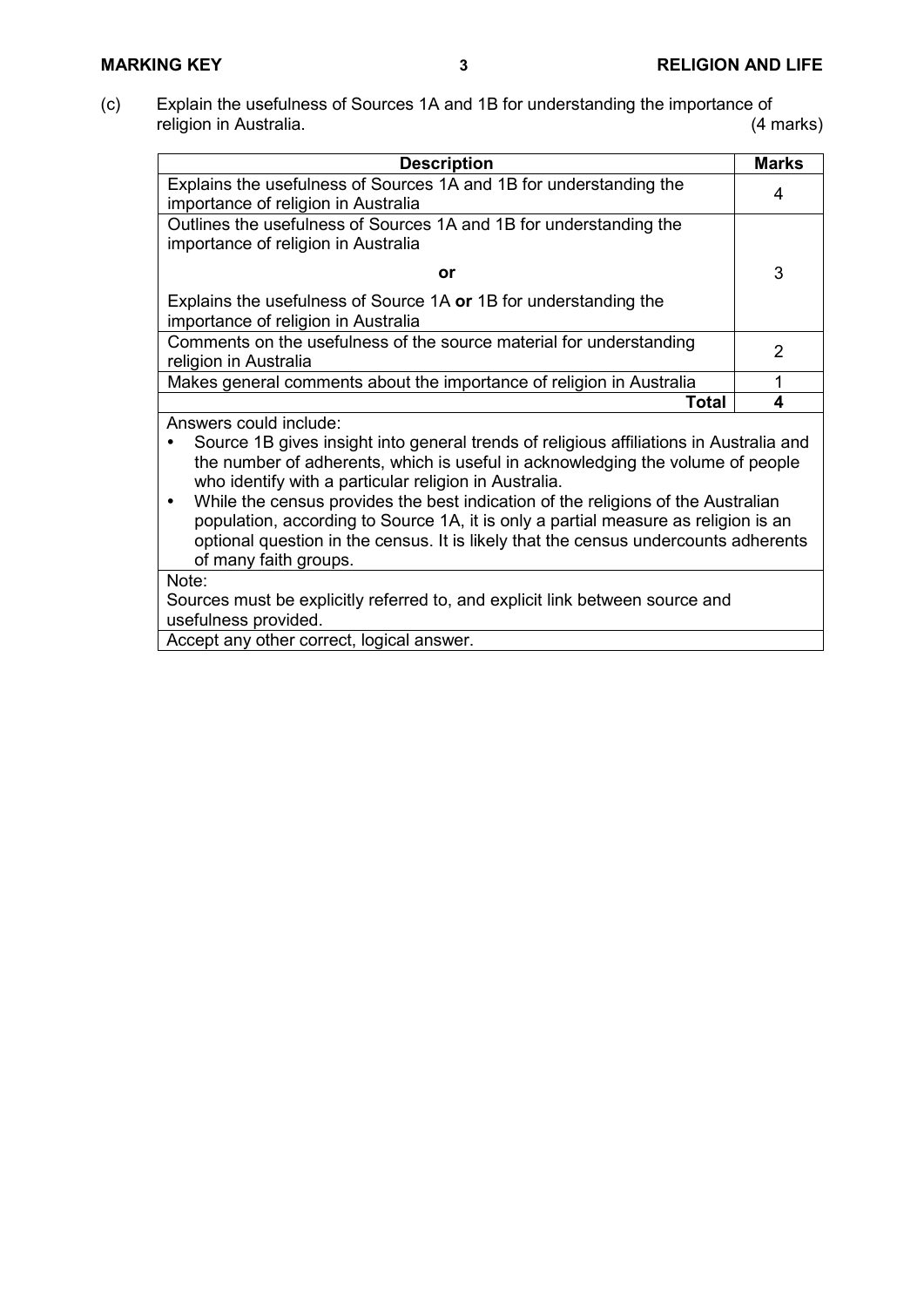# **RELIGION AND LIFE 4 MARKING KEY**

#### **Question 2 (11 marks)**

(a) Outline the main message from Source 2A. (2 marks)

| <b>Description</b>                                                                                                              | <b>Marks</b> |
|---------------------------------------------------------------------------------------------------------------------------------|--------------|
| Outlines the main message from Source 2A                                                                                        |              |
| Identifies a message from Source 2A                                                                                             |              |
| Total                                                                                                                           |              |
| Answers could include:                                                                                                          |              |
| Overcrowding in society is a real issue $-$ represented by people in the cardboard<br>$\bullet$<br>box.                         |              |
| People are forced to live in unacceptable conditions $-$ due to the unavailability of<br>$\bullet$<br>affordable accommodation. |              |
| Decode put up with poor living conditions $-$ in the bone that their situation will get                                         |              |

People put up with poor living conditions  $-\mathbf{r}$  in the hope that their situation will get better.

Accept any other correct, logical answer.

(b) Summarise how Source 2B describes the nature of the issue addressed in the source.

(3 marks)

| <b>Description</b>                                                                                                                                                                                                                                                                                                                                                                                                                                                                                                                                                                       | <b>Marks</b> |
|------------------------------------------------------------------------------------------------------------------------------------------------------------------------------------------------------------------------------------------------------------------------------------------------------------------------------------------------------------------------------------------------------------------------------------------------------------------------------------------------------------------------------------------------------------------------------------------|--------------|
| Summarises succinctly how Source 2B describes the nature of the issue<br>addressed in the source                                                                                                                                                                                                                                                                                                                                                                                                                                                                                         | 3            |
| Summarises some of the main points made in source 2B that describe the<br>nature of the issue addressed in the source                                                                                                                                                                                                                                                                                                                                                                                                                                                                    | 2            |
| Makes general comments about the issue addressed in Source 2B                                                                                                                                                                                                                                                                                                                                                                                                                                                                                                                            |              |
| Total                                                                                                                                                                                                                                                                                                                                                                                                                                                                                                                                                                                    | 3            |
| Model summary (students would need to include the majority of points for full marks)<br>Homelessness is still an issue in Australia today; and it is increasing<br>The source questions why that is the case given Australia is so prosperous<br>A lack of affordable and suitable housing creates housing stress that can lead to<br>$\bullet$<br>homelessness<br>Once homeless many go on to experience a cycle of homelessness<br>It requires action from leaders<br>The consequence of homelessness means people sleep rough and require help<br>$\bullet$<br>to escape their plight |              |

Accept any reasonable, logical summary.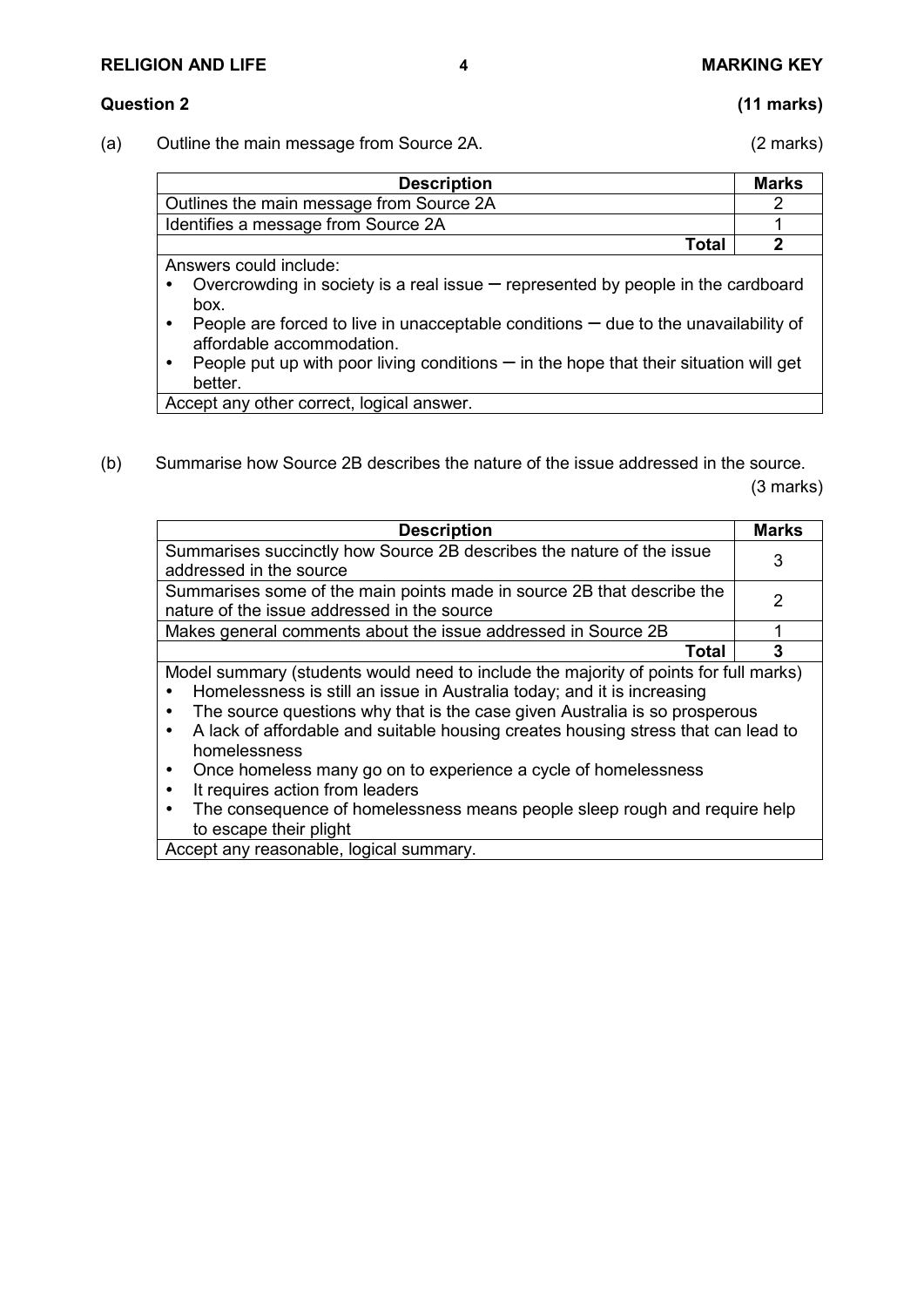(c) Discuss why a religion may **or** may not interact with the current issue identified in Sources 2A and 2B. Use relevant evidence from your own learning and Sources 2A and<br>2B to support your response. 2B to support your response.

| <b>Description</b>                                                             | <b>Marks</b>  |
|--------------------------------------------------------------------------------|---------------|
| <b>Discussion</b>                                                              |               |
| Discusses why a religion may or may not interact with this current issue       | 4             |
| Explains how/why a religion may or may not interact with this current<br>issue | 3             |
| Describes how a religion may or may not interact with this current issue       | $\mathcal{P}$ |
| Makes general comments about a religious response                              |               |
| <b>Subtotal</b>                                                                |               |
| <b>Evidence</b>                                                                |               |
| Provides relevant evidence from own learning and Sources 2A and 2B             | 2             |
| Provides some suitable evidence                                                |               |
| <b>Subtotal</b>                                                                | 2             |
| Total                                                                          | Բ             |
| Reasons to interact could include                                              |               |

because members of their community experience homelessness

- religious teachings and beliefs ask adherents to show care and concern for others
- religious leaders instruct followers to take the issue seriously
- their respect for human life
- care and concern for those in need
- equality for all human beings

Reasons not to interact could include

- a view that this is not a religious matter
- there are different views within the community about the issue or its importance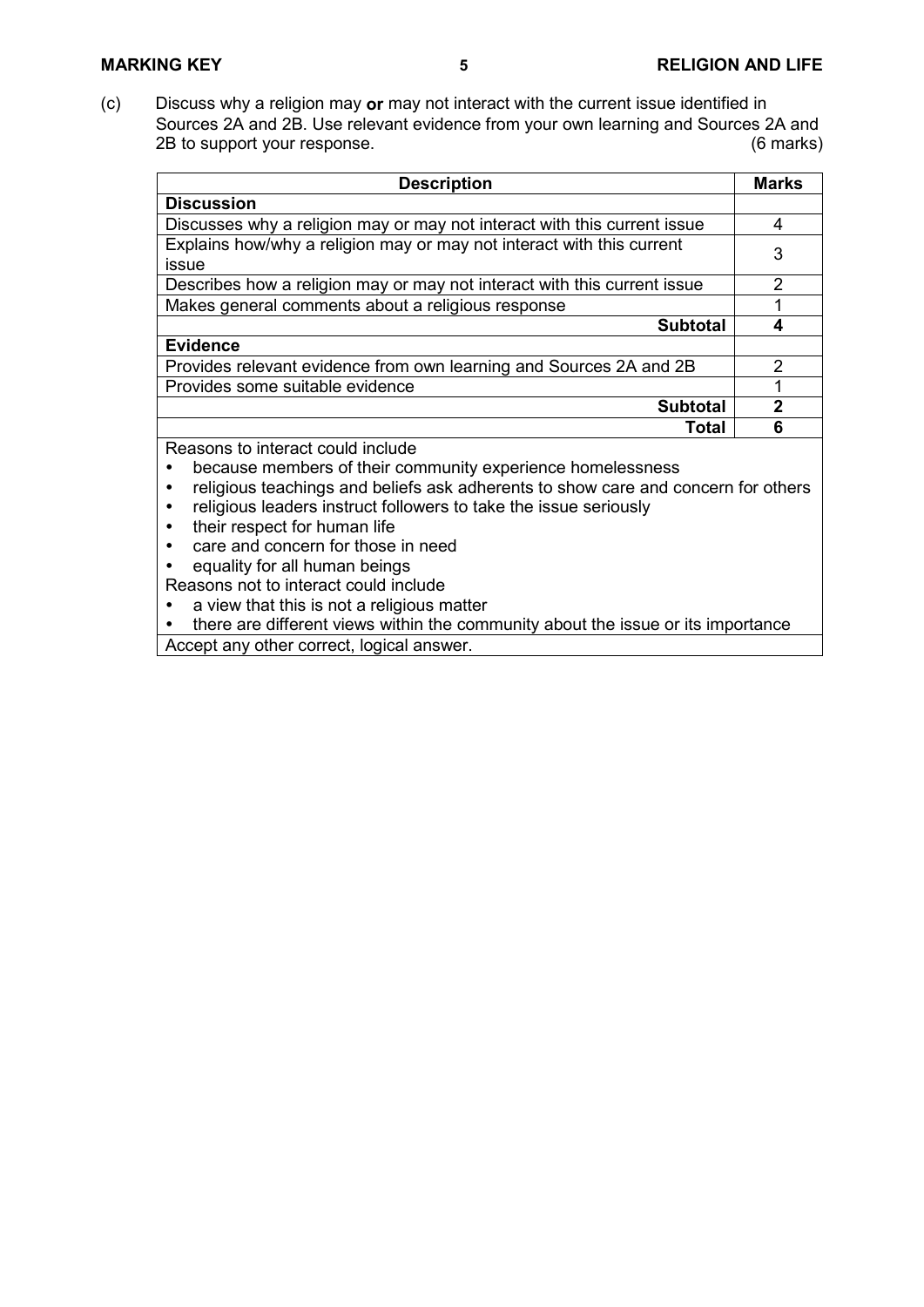### **RELIGION AND LIFE 6 MARKING KEY**

# **Question 3 (15 marks)**

(a) Identify **one** way in which Source 3C differs from Sources 3A and 3B. (1 mark)

| <b>Description</b>                                                                       | <b>Marks</b> |
|------------------------------------------------------------------------------------------|--------------|
| Identifies one difference between Source 3C and/or Sources 3A and 3B                     |              |
| Total                                                                                    |              |
| Answers could include:                                                                   |              |
| Source 3C cites a specific study whereas sources 3A and 3B do not.<br>$\bullet$          |              |
| Source 3C does not provide a reason for the change in participation whereas<br>$\bullet$ |              |
| sources 3A and 3B do.                                                                    |              |
| Accept any other correct answer.                                                         |              |

(b) 'Australians lack enthusiasm for belonging to different community groups.' Develop an argument for **or** against this statement, using your own learning and relevant information from at least one of the sources 3A, 3B and/or 3C. (5 marks)

| <b>Description</b>                                                    | <b>Marks</b>  |
|-----------------------------------------------------------------------|---------------|
| <b>Response</b>                                                       |               |
| Develops a comprehensive argument that supports/rejects the statement | 3             |
| Outlines an argument that supports/rejects the statement              | $\mathcal{P}$ |
| Makes general comments about the statement                            |               |
| <b>Subtotal</b>                                                       | 3             |
| <b>Evidence</b>                                                       |               |
| Provides evidence from Sources 3A, 3B and/or 3C and prior learning    | 2             |
| Provides some evidence from the sources or prior leaning              |               |
| <b>Subtotal</b>                                                       | 2             |
| Total                                                                 | 5             |

Students must state an argument and provide examples and evidence. Answers could include:

Argument: There is ample evidence to support this view. All three sources plus the data from the census illustrate that point.

For example:

- The data in source 3A shows that over 1 million people have left union membership between 1976 and 2016.
- The data also indicates that very few people, as a percentage, attend church services regularly.
- In the 1950s and 60s union membership and church attendance were mainstays of the Australian landscape  $-\infty$  as a way of cooperative strength that helped grow wages and improve conditions, and as a way of maintaining strong social links.
- The data from these two examples of social structure strongly supports the idea that Australians now lack enthusiasm for being involved in formal social organisations.

Argument against: Yes, Australians are changing where they get involved in the community but they are still engaged.

For example:

- The data indicates that Australians are very much still involved in sports and see the involvement in Religious schools, as opposed to state schools, as being very important.
- Religious schools tend to have a high degree of expectations of commitment and involvement in college/community functions. Families still remain committed to religious schools despite the data showing that a very small percentage attend church each week.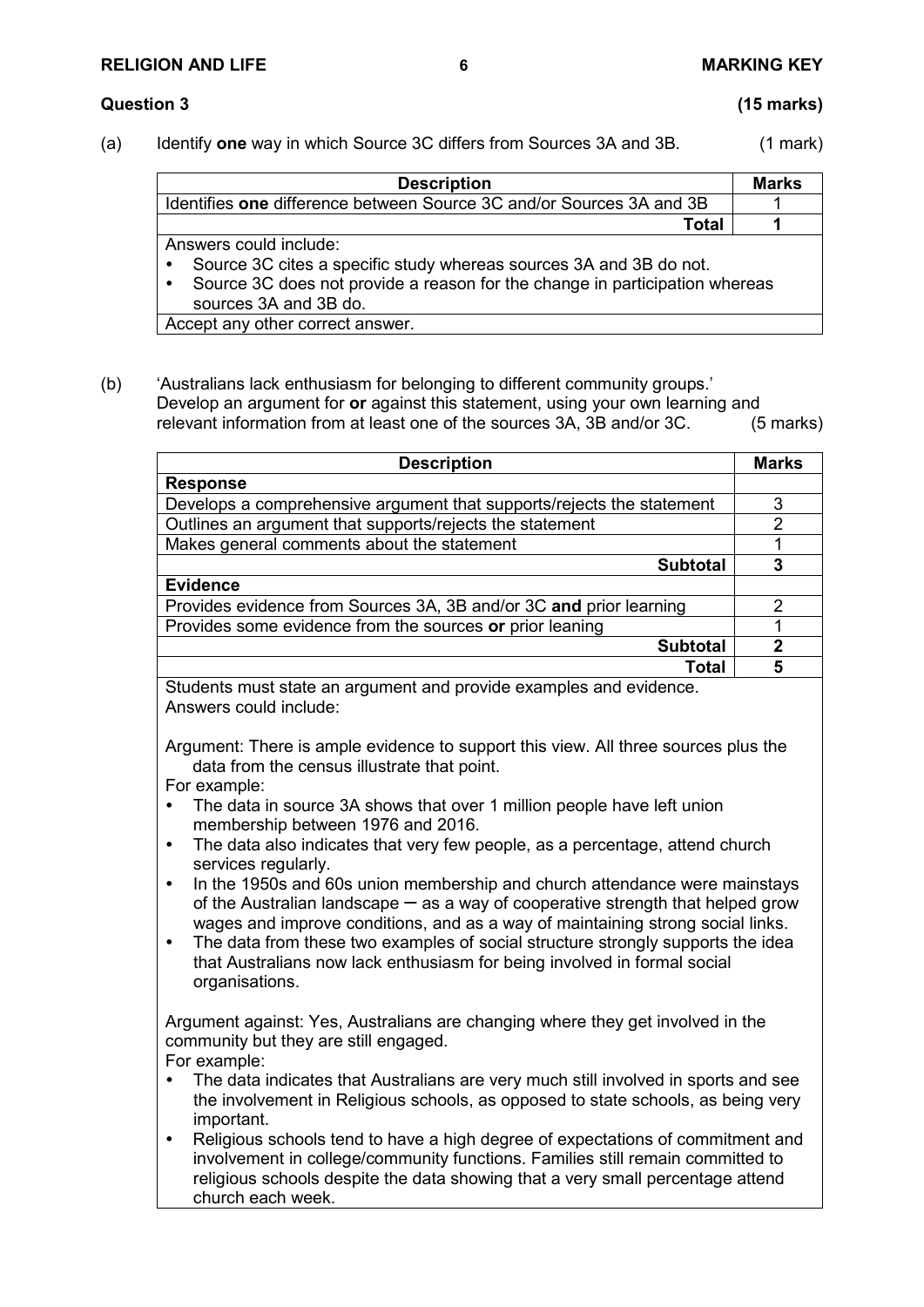- Religious 'turn over' rather than a decline in religious adherence according to Source 3B.
- Source 3C, people are still sporty and exercising, but less so for competitive sports.

Accept any other correct, logical answer.

- (c) A researcher wishes to undertake further studies of Australians and the link between religion and involvement in other community groups.
	- (i) Propose **one** relevant research question. (1 mark)

| <b>Description</b>                                                        | <b>Marks</b> |
|---------------------------------------------------------------------------|--------------|
| Proposes one research question that is relevant for the research          |              |
| focus                                                                     |              |
| Total                                                                     |              |
| Answers could include:                                                    |              |
| To what extent are religious Australians inclined to be involved in other |              |

- community groups? Why do religious community groups play a significant role in modern Australian society?
- How does religion impact upon how people participate in community groups within Australian society?

Accept any other correct, logical research question.

(ii) Identify **two** focus questions that could guide the research. (2 marks)

| <b>Description</b>                                                             | <b>Marks</b> |
|--------------------------------------------------------------------------------|--------------|
| Identifies two focus questions that could guide the research                   | 2            |
| Identifies one focus question that could guide the research                    |              |
| Total                                                                          |              |
| Answers could include:                                                         |              |
| What community groups are Australians involved with?                           |              |
| How do Australians describe the term 'community'?                              |              |
| Does religious affiliation with certain religions affect other community ties? |              |
| What reasons do religious people give for why they participate in<br>$\bullet$ |              |
| community groups?                                                              |              |
| Accept any other correct, logical focus question.                              |              |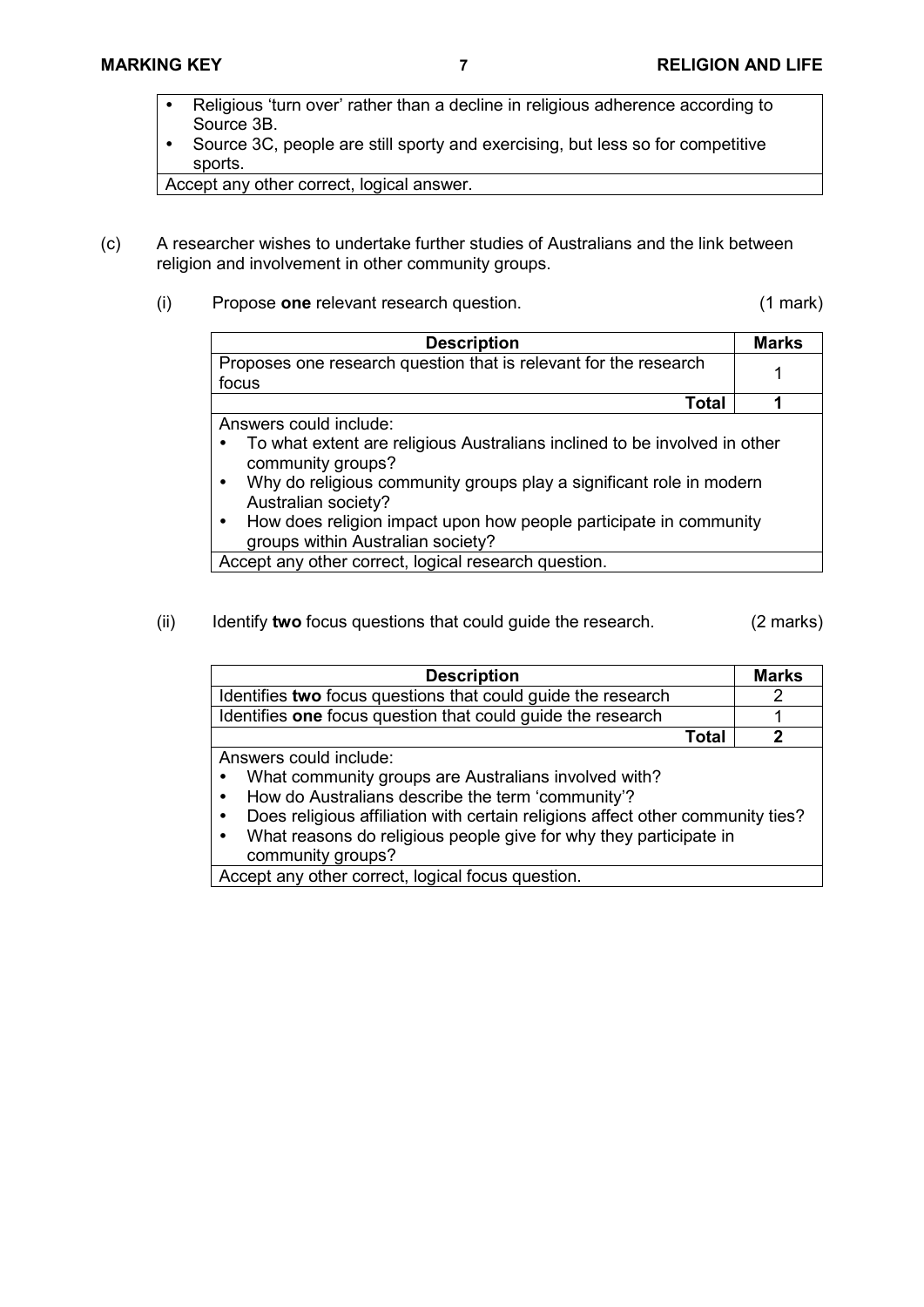### **Question 3** (continued)

(iii) Outline a research plan for collecting data suitable for this research. (3 marks)

| <b>Description</b>                                                         | <b>Marks</b> |
|----------------------------------------------------------------------------|--------------|
| Outlines a research plan to collect data suitable for this research        |              |
| Identifies some aspects of a research plan for collecting suitable<br>data |              |
| Provides general comments about a research plan                            |              |
| Total                                                                      |              |

Answers could include:

- create a suitable research question to guide the research, and focus questions
- consider previous research on the topic, ensuring authoritative scholarship
- choose a method of collection and analysis that best suits the research topic, sample size and methods to collect data like a large and varied sample size (age, religion, socio economic status) and comprehensive surveys, interviews, group discussions etc. that are ethically conducted.

Identify a suitable format for communicating the finding of the research.

Accept any other correct, logical answer.

(iv) Explain why ethical data collection is important for religious matters. (3 marks)

| <b>Description</b>                                                         | <b>Marks</b> |
|----------------------------------------------------------------------------|--------------|
| Explains why ethical data collection is important for religious<br>matters |              |
| Explains the importance of ethical data collection                         |              |
| Makes general comments on the importance of data collection                |              |
| Total                                                                      |              |

Answers could include:

Model answer (3 marks)

Ethical data collection is important because:

- religious matters are often deeply personal and for some, can be highly sensitive;
- for example, the views or behaviour of someone who is religious may differ from those expressed officially within the religion or may be controversial in the wider community, exposing them to scrutiny that can be unsafe. Model answer (2 marks)

Ethical data collection is important because:

- responses may not be honest or skewed due to fear, intimidation the feeling of lack of respect
- data would therefore be invalid and so impacting on the validity and usefulness of the data
- it is important to respect the personal aspects of each individual due to the innate human rights.

Note:

For full marks students must reference religion in their answer Accept any other correct, logical answer.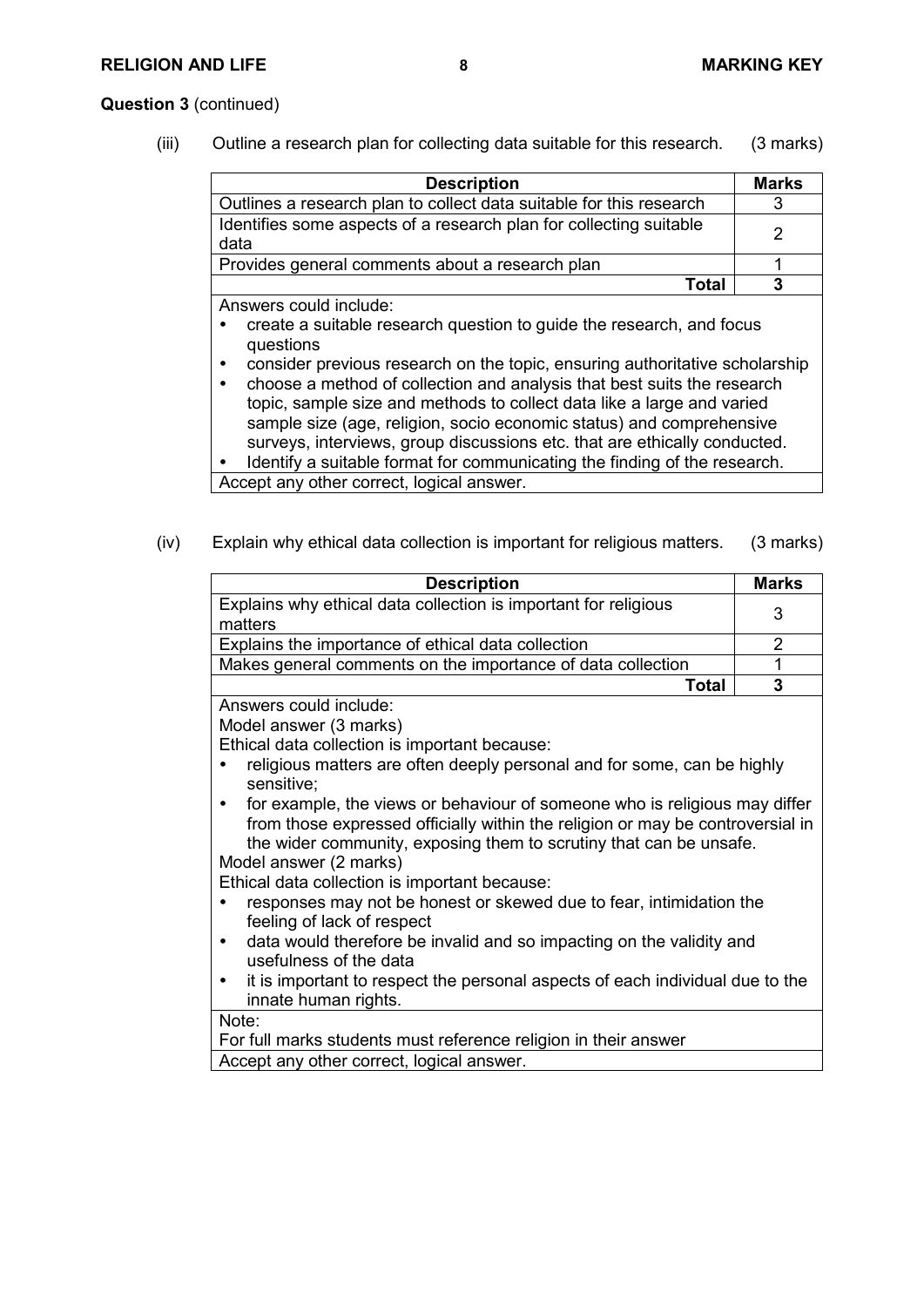(a) Identify a social factor evident in each of Sources 4A, 4B and 4C. (3 marks)

| <b>Description</b>                              | <b>Marks</b> |
|-------------------------------------------------|--------------|
| Identifies a social factor evident in Source 4A |              |
| Identifies a social factor evident in Source 4B |              |
| Identifies a social factor evident in Source 4C |              |
| Total                                           |              |

Answers could include:

- Source 4A − Historical issues that inform and colour how people view religion e.g. sectarianism.
- Source 4B − Major issues and events in society that prompt a response to religion e.g. war.
- Source 4C A prevailing social attitude e.g. a culture that focuses on material possessions and/or consumption of goods Accept any other correct, logical answer.
- (b) With reference to Sources 4A, 4B **or** 4C, discuss how **two** social factors can influence how people interact with religion.

| <b>Description</b>                                                              | <b>Marks</b> |
|---------------------------------------------------------------------------------|--------------|
| For each of two social factors that influence how people interact with religion |              |
| $(2 \times 3 \text{ marks})$                                                    |              |
| Discusses how the social factor could influence how people interact with        |              |
| religion; refers to source/s                                                    |              |
| Outlines how the social factor could influence how people relate with           | 2            |
| religion; refers to source/s                                                    |              |
| Makes general comments on the social factor and its influence                   |              |
| <b>Subtotal</b>                                                                 | 3            |
| Total                                                                           |              |

Answers could include:

**Social factor**: A prevailing social attitude, for example consumerism **Source**: 4C

# **Key points**:

- A social attitude like consumerism
	- distracts people's attention from the non-material, spiritual aspects of life
	- is a preoccupation with gaining materials goods
	- causes some people to become absorbed in chasing what they do not have
	- tends to move people further away from religion or take the place of their faith
	- may cause some to become dissatisfied with excessive consumerism and begin looking more deeply for meaning in their life.
- Religion has the potential to provide a deeper sense of meaning.
- Evidence is provided from source

Accept any other correct answer.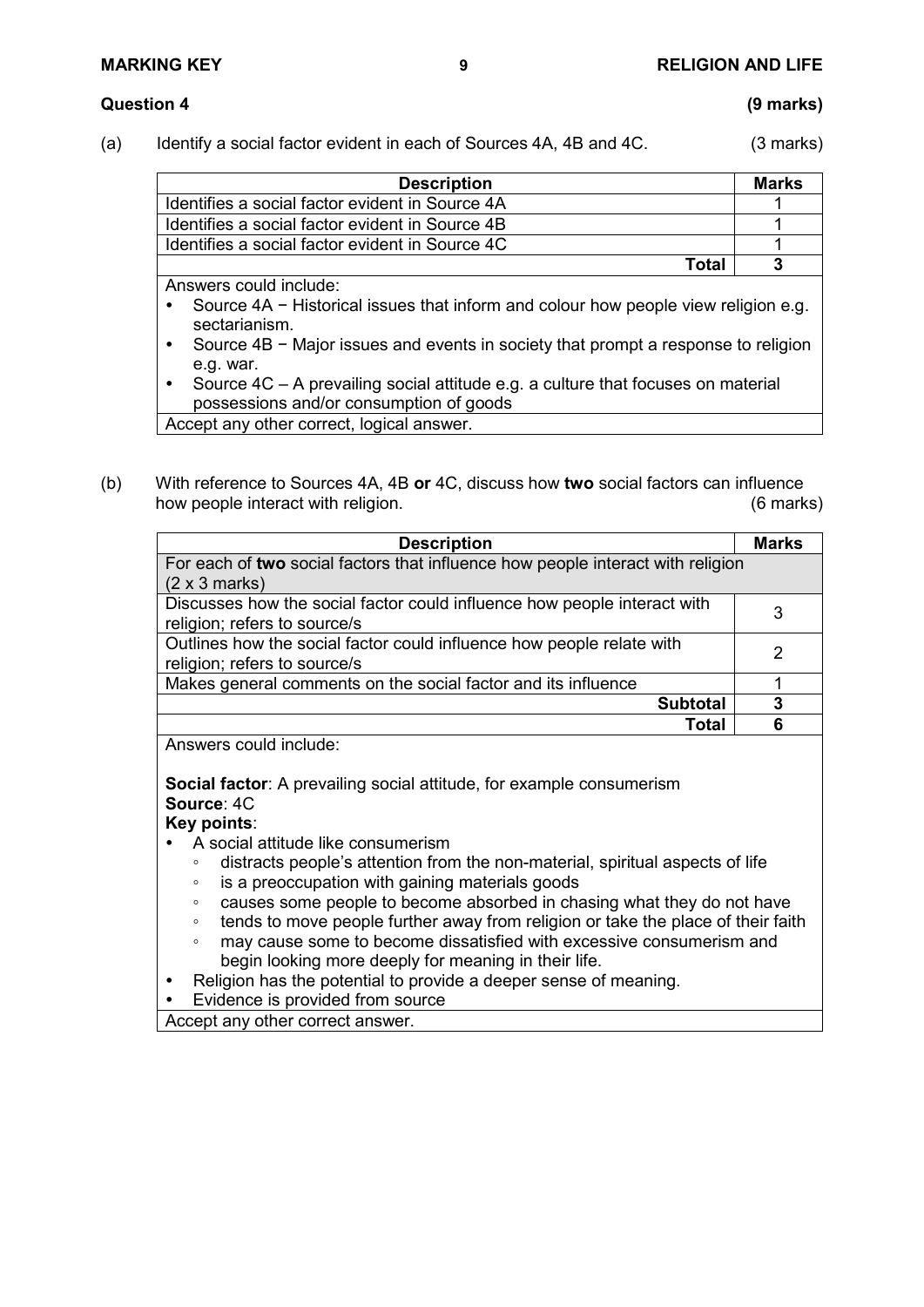#### **Section Two: Short answer 30% (43 Marks)**

# **Question 5 (6 marks)**

(a) Identify **three** different ways in which religion can be viewed in society. (3 marks)

| <b>Description</b>                                                                                                                                                                                                                                                                                                        | <b>Marks</b> |
|---------------------------------------------------------------------------------------------------------------------------------------------------------------------------------------------------------------------------------------------------------------------------------------------------------------------------|--------------|
| Identifies three ways religion can be viewed in society                                                                                                                                                                                                                                                                   | 3            |
| Identifies two ways religion can be viewed in society                                                                                                                                                                                                                                                                     | 2            |
| Identifies one way religion can be viewed in society                                                                                                                                                                                                                                                                      |              |
| Total                                                                                                                                                                                                                                                                                                                     | 3            |
| Answers could include:<br>positive force that promotes good in society<br>a source of moral guidance<br>divisive force<br>outdated, not with modern thinking<br>significant contributor to welfare, education<br>important social network<br>a source of meaning and purpose in life<br>a way to connect with the divine. |              |

Accept any other correct, logical answer.

### (b) Explain briefly why people may hold **one** of these views. (3 marks)

| <b>Description</b>                                      | <b>Marks</b> |
|---------------------------------------------------------|--------------|
| Explains briefly why people may hold one of these views |              |
| Outlines why people may hold one of these views         |              |
| Provides general comments about one view                |              |
| Total                                                   |              |

Model answers

**View of religion:** Positive force that promotes good in society

**Explanation:** People may have this view because of the contributions that various religions make to society today. There are numerous welfare and charitable groups that work for a number of issues plaguing society. Many people donate because of their religious beliefs and because the work of the charities aligns with their values. For example Al-Ihsan Foundation is a relief organisation or Brotherhood of St Lawrence.

**View of religion:** Outdated, not consistent with modern thinking

**Explanation:** Society's views on many issues have evolved over time and are no longer consistent with some religions. Where religions are perceived as not being willing to change their position on these views to align with prevailing society's views, they may be considered, therefore, to be outdated and appear to be out of touch, and no longer relevant. Religions may argue that they are remaining faithful to their traditions and beliefs. Examples of such issues include women clergy and same sex marriage.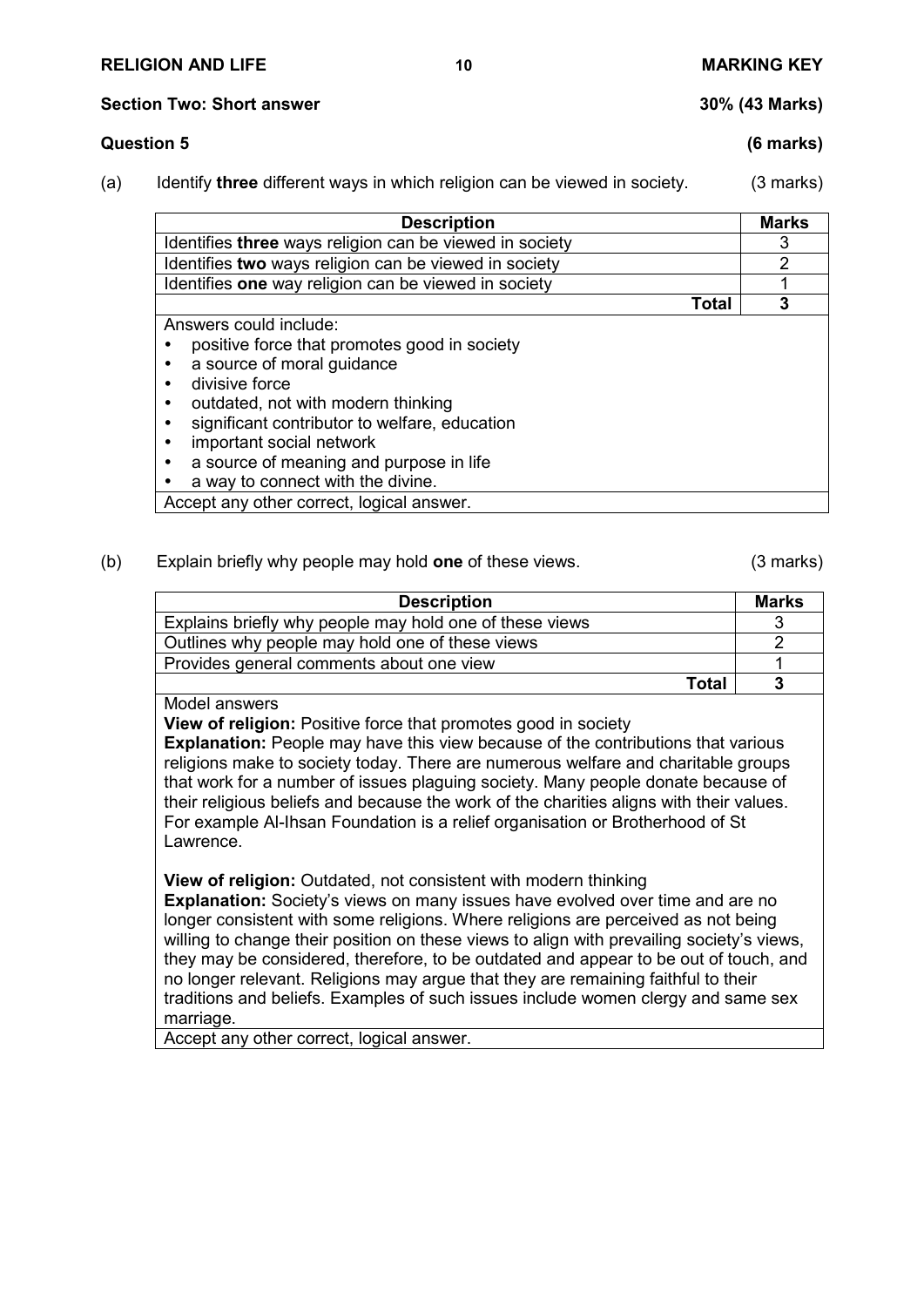## **Question 6 (13 marks)**

(a) Name **one** current issue in society that generates tension and conflict in society.

(1 mark)

| <b>Description</b>                                                     | <b>Marks</b> |
|------------------------------------------------------------------------|--------------|
| Names one current issue in society that generates tension and conflict |              |
| Total                                                                  |              |
| Answers could include:                                                 |              |
| Environmental degradation<br>٠                                         |              |
| Euthanasia                                                             |              |
| Accept any other correct, logical answer.                              |              |

### (b) Explain why this issue causes tension and conflict. (4 marks)

| <b>Description</b>                                                                                                                                                | <b>Marks</b> |
|-------------------------------------------------------------------------------------------------------------------------------------------------------------------|--------------|
|                                                                                                                                                                   |              |
| Explains why this issue causes tension and conflict                                                                                                               | 4            |
| Describes the tension and conflict caused by the issue                                                                                                            | 3            |
| Outlines the issue and/or the tension and conflict                                                                                                                | 2            |
| Makes limited reference to the issue                                                                                                                              |              |
| Total                                                                                                                                                             |              |
| Answers could include (model answer):                                                                                                                             |              |
| <b>Issue:</b> Environmental degradation:                                                                                                                          |              |
| There are a variety of opinions about the use and degradation of the environment.<br>Some believe the environment has been entrusted to humankind therefore it is |              |

- everyone's responsibility to ensure its survival for future generations. While for others, the environment provides a platform to create successful economies and raise wealth. People have a right to use the planet for their own gains.
- This difference of opinion causes tension as people disagree on the treatment of the planet and its resources and may lead to direct confrontations such as protests, etc.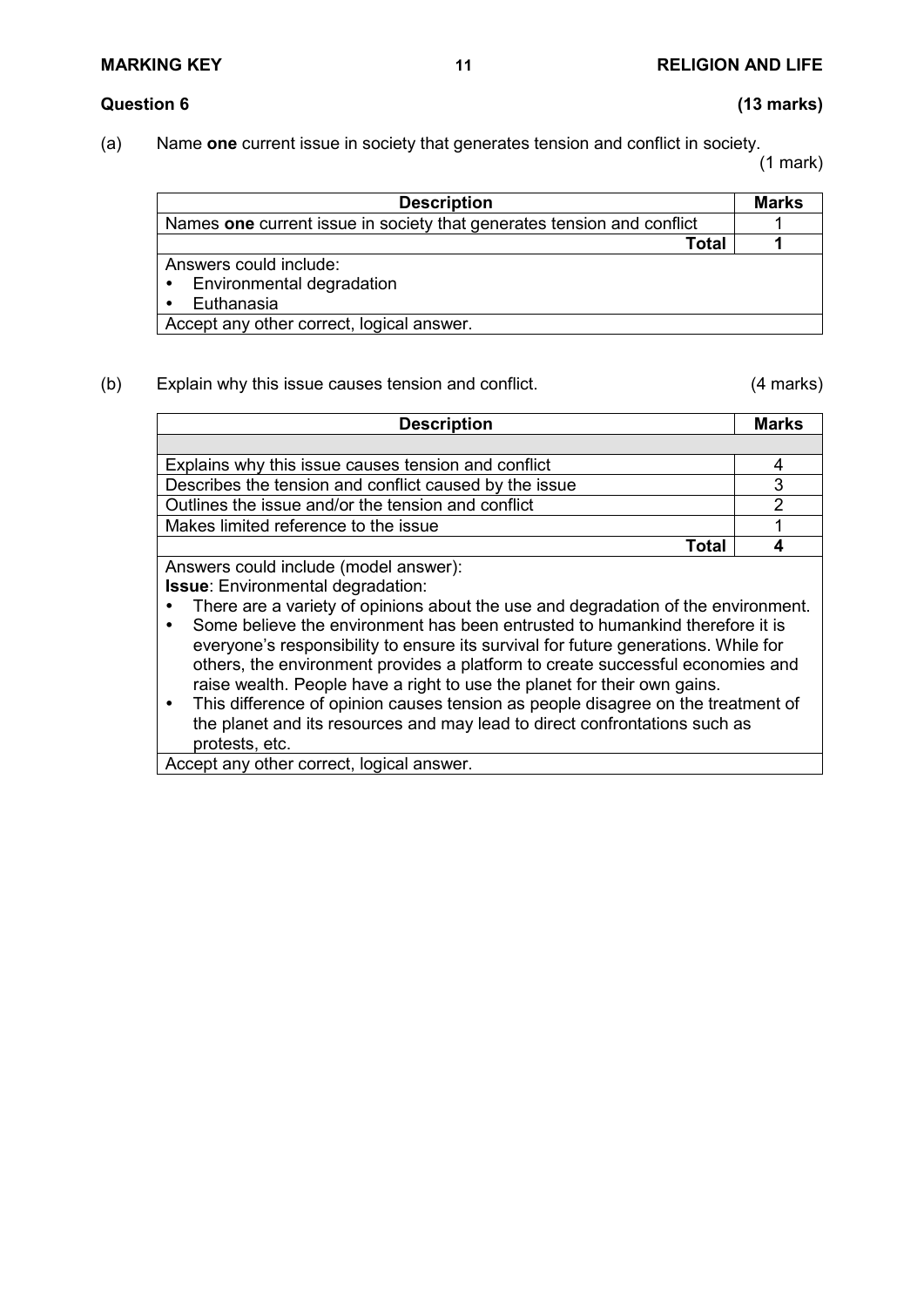### **Question 6** (continued)

(c) Outline why a religion would respond to this issue. (2 marks)

| <b>Description</b>                                                                  | <b>Marks</b> |
|-------------------------------------------------------------------------------------|--------------|
| Outlines why a religion would respond to this current issue                         | 2            |
| Identifies why a religion would respond to this current issue                       |              |
| Total                                                                               |              |
| Answers could include:                                                              |              |
| Environmental degradation:                                                          |              |
| Religions may view the world as a gift from their creator. Therefore, they feel the |              |
| need to spread the message that it needs to be sustained and nurtured for future    |              |
| generations, rather than squandered for selfish needs.                              |              |

Euthanasia:

 Religions may view Euthanasia as murder/ suicide and will speak out against it to inform their followers of the teachings of their faith. They will want to educate people about why it may be viewed as immoral.

Accept any other correct, logical answer.

(d) Explain **two** ways in which a particular religion responds to this issue. (6 marks)

| <b>Description</b>                                                                                                                                                                                                                                                                                                                                                                                                                                                                                                        | Marks |
|---------------------------------------------------------------------------------------------------------------------------------------------------------------------------------------------------------------------------------------------------------------------------------------------------------------------------------------------------------------------------------------------------------------------------------------------------------------------------------------------------------------------------|-------|
| For each of two ways a particular religion responds to this issue $(2 \times 3 \text{ marks})$                                                                                                                                                                                                                                                                                                                                                                                                                            |       |
| Explains a way a particular religion responds to the issue                                                                                                                                                                                                                                                                                                                                                                                                                                                                | 3     |
| Describes a way a particular religion responds to the issue                                                                                                                                                                                                                                                                                                                                                                                                                                                               | 2     |
| Identifies a way a particular religion responds to the issue                                                                                                                                                                                                                                                                                                                                                                                                                                                              |       |
| <b>Subtotal</b>                                                                                                                                                                                                                                                                                                                                                                                                                                                                                                           | 3     |
| Total                                                                                                                                                                                                                                                                                                                                                                                                                                                                                                                     | 6     |
| For full marks, students must demonstrate a relationship between the way a religion<br>responds and why.<br>Answer could include (model answer)<br>Issue: Environmental degradation<br>Religion: Catholicism<br>Position: all people should care for the planet<br>Ways of responding<br>Raising awareness<br>Example: Laudato Si issued which explicitly outlines Church position<br>Direct action<br>Example: promoting and supporting landcare activities in order to show how<br>people can better care for the land. |       |
| Accept any other correct, logical answer.                                                                                                                                                                                                                                                                                                                                                                                                                                                                                 |       |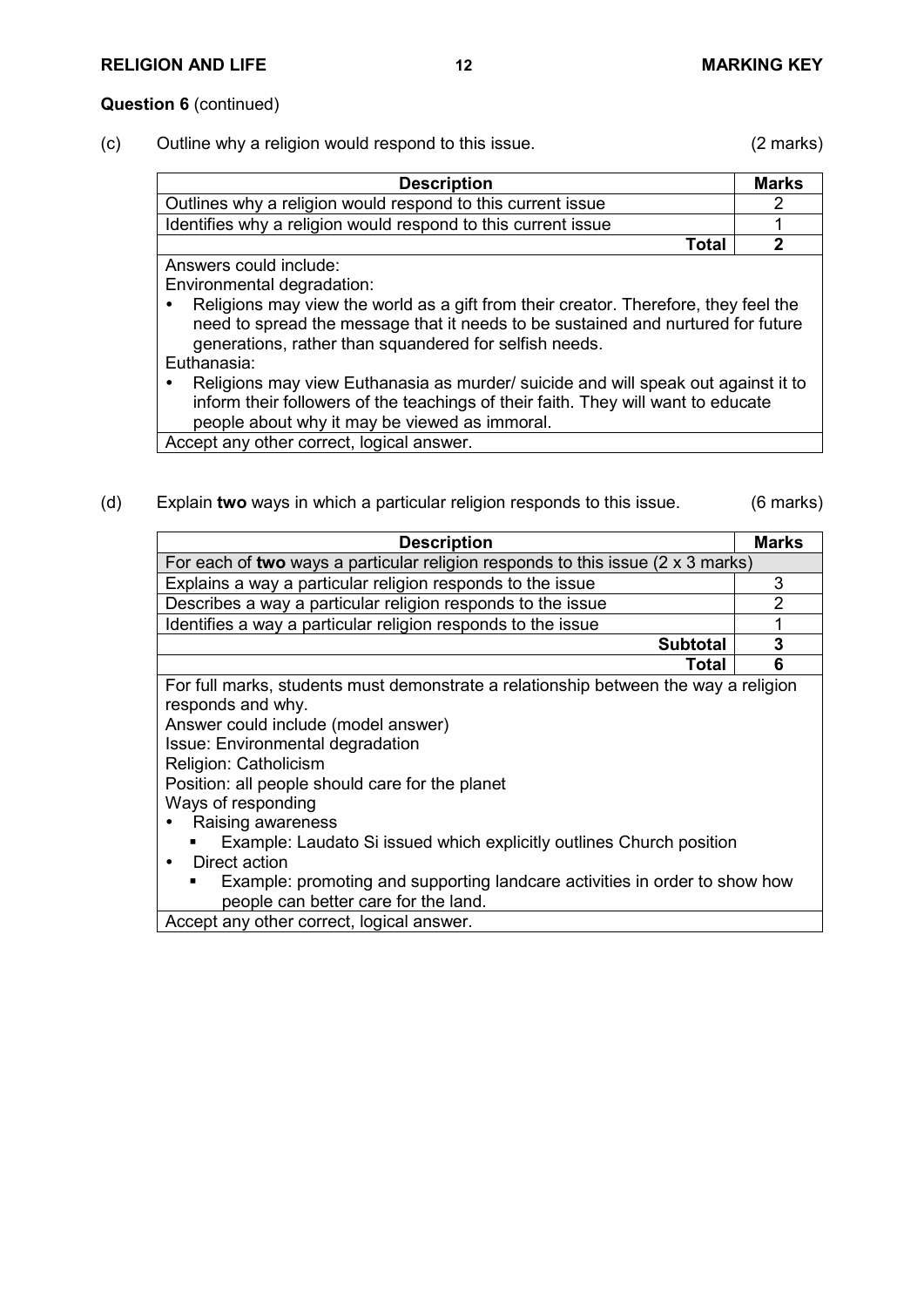# **Question 7 (14 marks)**

(a) 'Freedom can be described as the ability to do what one wants.' With the support of relevant evidence, construct an argument for **or** against this statement from the perspective of a particular religion. perspective of a particular religion.

| <b>Description</b>                                                                                                                                                                                                                                                                                                                                                                                                                                                                          | <b>Marks</b>            |
|---------------------------------------------------------------------------------------------------------------------------------------------------------------------------------------------------------------------------------------------------------------------------------------------------------------------------------------------------------------------------------------------------------------------------------------------------------------------------------------------|-------------------------|
| <b>Argument</b>                                                                                                                                                                                                                                                                                                                                                                                                                                                                             |                         |
| Constructs a suitable argument for or against this statement from the<br>perspective of a particular religion, using relevant evidence                                                                                                                                                                                                                                                                                                                                                      | 5                       |
| Attempts to provide an argument for or against this statement from the<br>perspective of a particular religion; uses relevant evidence                                                                                                                                                                                                                                                                                                                                                      | 4                       |
| Outlines a religious view of freedom with some reference to the statement                                                                                                                                                                                                                                                                                                                                                                                                                   | 3                       |
| Provides some detail about a religious view on freedom                                                                                                                                                                                                                                                                                                                                                                                                                                      | $\overline{2}$          |
| Makes general comments about a religious view on freedom                                                                                                                                                                                                                                                                                                                                                                                                                                    | 1                       |
| <b>Total</b>                                                                                                                                                                                                                                                                                                                                                                                                                                                                                | $\overline{\mathbf{5}}$ |
| Argument developed<br>Supporting evidence provided,<br>Religious teaching, e.g. Catechism<br>Religious text, e.g. quote from Quran.<br>$\circ$                                                                                                                                                                                                                                                                                                                                              |                         |
| For example<br>Perspective of a religion on freedom provided:<br>For Catholics true freedom can only be found in God.<br>God created all human beings in His image, therefore all people have an inherent<br>$\bullet$<br>desire to do what God asks of them.<br>True freedom is the power and right to do what is right and good and is an<br>$\bullet$<br>essential requirement of human dignity.<br>Argument: Therefore, the statement above is not consistent with the teachings of the |                         |
| Catholic Church,<br><b>Supporting evidence provided:</b>                                                                                                                                                                                                                                                                                                                                                                                                                                    |                         |
| "the exercise of freedom does not imply a right to say or do everything" (CCC, 1740)<br>"So God created humankind in his image, in the image of God he created them; male                                                                                                                                                                                                                                                                                                                   |                         |

and female he created them." Genesis 1:27

Accept any other correct answer.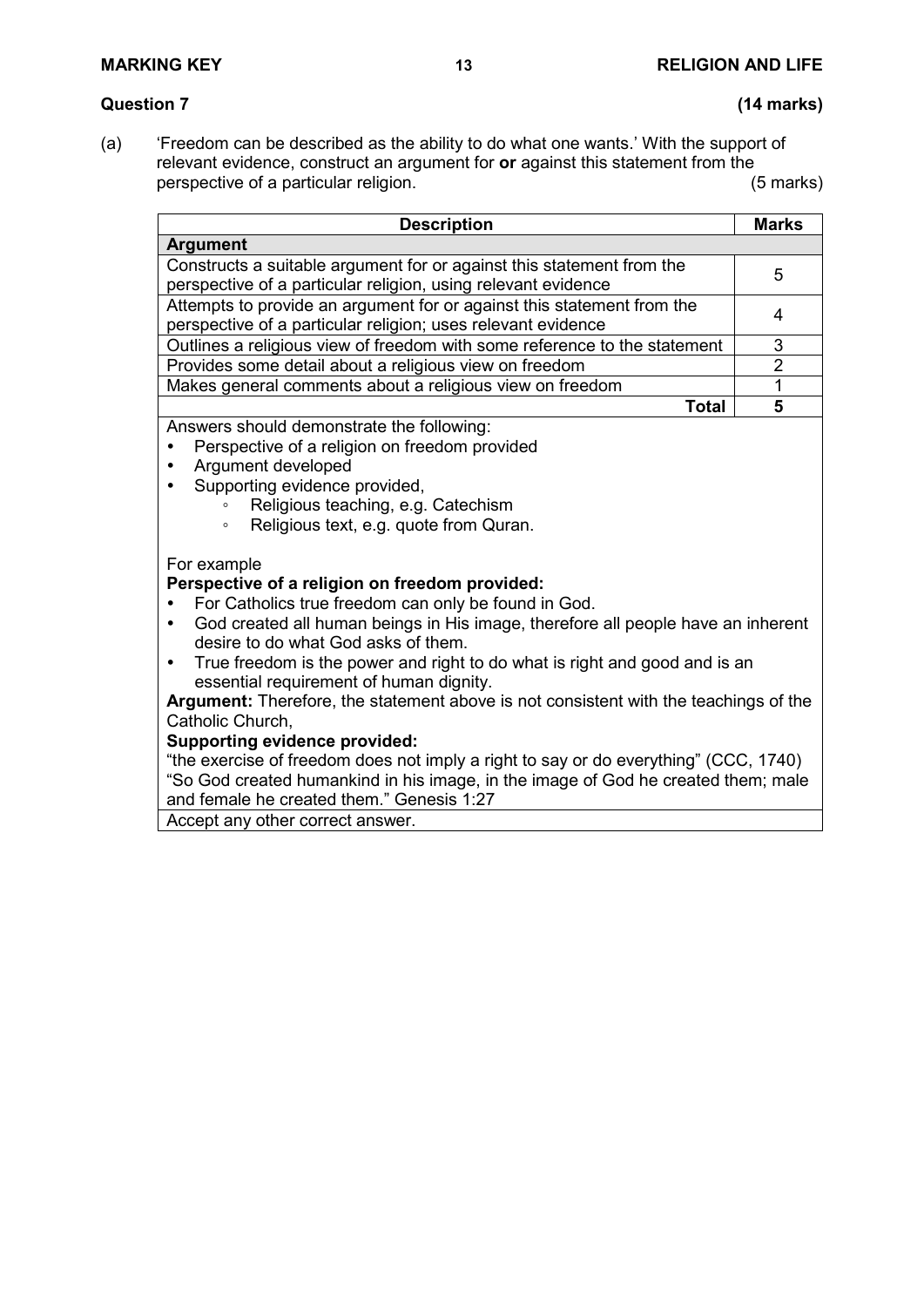# **Question 7** (continued)

(b) Describe the main features of a religious belief, teaching, ritual or practice provided by a religion to help people in their search for freedom. (4 marks)

| <b>Description</b>                                                                                                                                                                                                                                                                                                                                                                                                                                                                                                                                                                                                                                                                                                                                                                                                                                                 | <b>Marks</b> |
|--------------------------------------------------------------------------------------------------------------------------------------------------------------------------------------------------------------------------------------------------------------------------------------------------------------------------------------------------------------------------------------------------------------------------------------------------------------------------------------------------------------------------------------------------------------------------------------------------------------------------------------------------------------------------------------------------------------------------------------------------------------------------------------------------------------------------------------------------------------------|--------------|
| Describes the main features of a religious belief, teaching, ritual or<br>practice provided by a religion to help people in their search for freedom                                                                                                                                                                                                                                                                                                                                                                                                                                                                                                                                                                                                                                                                                                               | 4            |
| Outlines features of a religious belief, teaching, ritual or practice provided<br>by a religion to help people in their search for freedom                                                                                                                                                                                                                                                                                                                                                                                                                                                                                                                                                                                                                                                                                                                         | 3            |
| Identifies some features of a religious belief, teaching, ritual or practice<br>provided by a religion                                                                                                                                                                                                                                                                                                                                                                                                                                                                                                                                                                                                                                                                                                                                                             | 2            |
| Provides limited comments about a religious belief, teaching, ritual or<br>practice provided by a religion                                                                                                                                                                                                                                                                                                                                                                                                                                                                                                                                                                                                                                                                                                                                                         | 1            |
| <b>Total</b>                                                                                                                                                                                                                                                                                                                                                                                                                                                                                                                                                                                                                                                                                                                                                                                                                                                       | 4            |
| Pilgrimage<br>Ramadan<br>Reconciliation<br>Season of Lent<br>Yom Kippur<br>Pilgrimage (a number of religions) model answer<br>A coherent response drawing from a selection of the points below<br>Typically a pilgrimage involves a journey to places of religious significance<br>May occur at important times for a religion<br>A person who goes on a pilgrimage is known as a pilgrim<br>Not considered just a physical activity but also a spiritual exercise<br>٠<br>Offers pilgrims the opportunity to encounter, reflect upon and deepen their<br>$\bullet$<br>response to their faith<br>May include pray about deeply spiritual questions<br>May be a challenge to focus on the spiritual dimension of the journey and to avoid<br>٠<br>becoming a religious tourist or holiday-maker<br>Or other relevant features.<br>Accept any other correct answer. |              |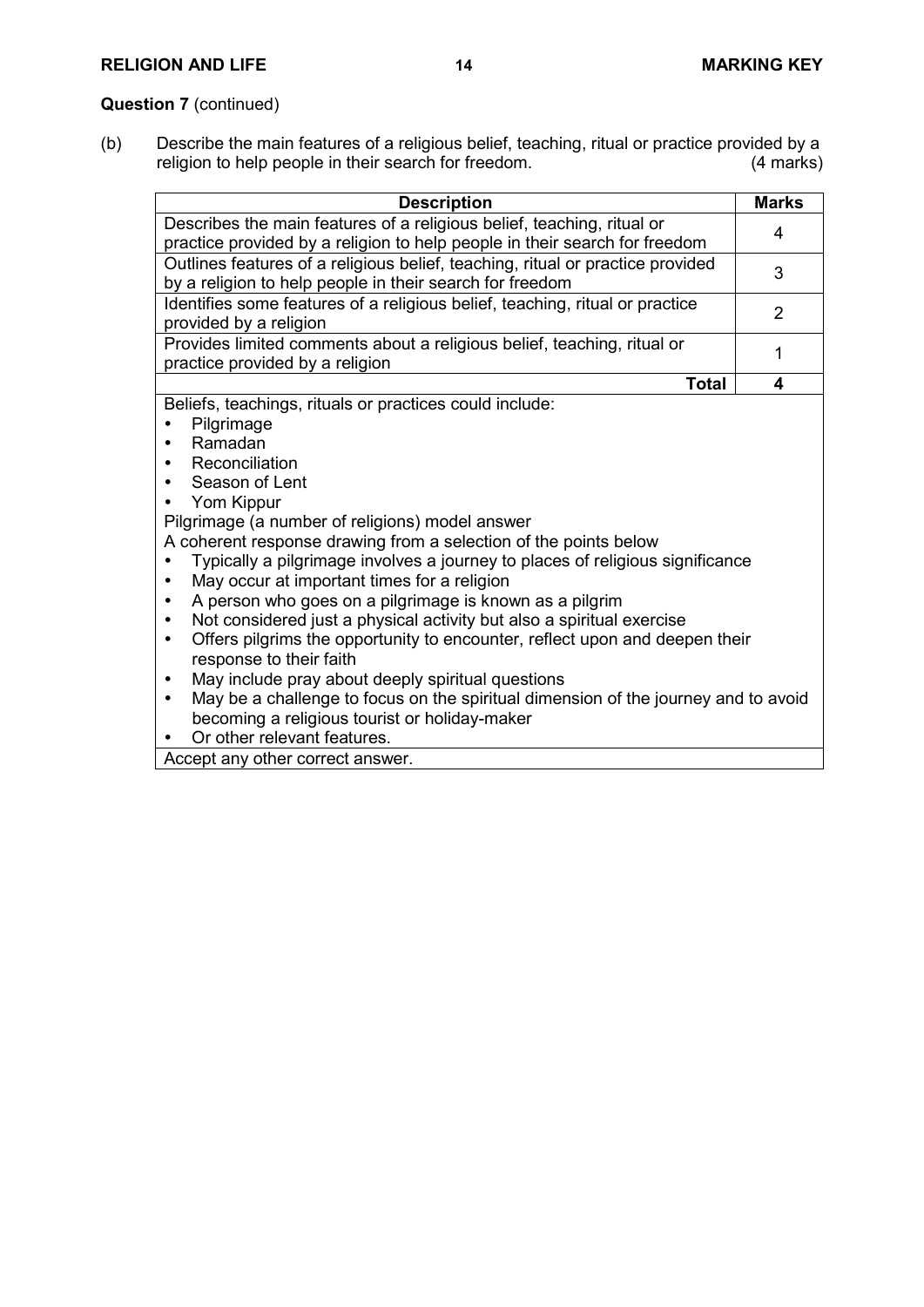(c) Explain how this religious belief, teaching, ritual or practice provided by a religion can help people in their search for freedom. (5 marks)

| <b>Description</b>                                                                                                                      | <b>Marks</b> |
|-----------------------------------------------------------------------------------------------------------------------------------------|--------------|
| Explains how this religious belief, teaching, ritual or practice provided by a<br>religion can help people in their search for freedom  | 5            |
| Describes how this religious belief, teaching, ritual or practice provided by<br>a religion can help people in their search for freedom | 4            |
| Outlines how this religious belief, teaching, ritual or practice provided by a<br>religion helps people                                 | 3            |
| Identifies some ways this religious belief, teaching, ritual or practice helps<br>people                                                | 2            |
| Makes general comments about this religious belief, teaching, ritual or<br>practice and people                                          |              |
| Total                                                                                                                                   | 5            |
| Answers could include:                                                                                                                  |              |
| Pilgrimage - Christians (model answer)                                                                                                  |              |

A coherent response e.g.

- True freedom is only found in knowing and relating with God.
- Pilgrims can find true freedom by being transformed from within and discovering how to become more Christ-like in how they live.
- Pilgrimage helps people leave behind their normal life and focus on their relationship with God.
- Can help develop a person's spiritual life and deepen their relationship with God.
- May have a penitential quality, that is, a way of reflecting on their life, saying sorry for the wrong they have done, a renewing of their relationships.

Other relevant reasons.

Reconciliation

- Using your freedom to become closer to God and others by doing good things for others.
- Re-establishing a connection or commitment to a religious way of life.
- A sense of being freed from a burden, e.g. sin.
- Strengthening one's relationship with God and the religious community.

Accept any other correct answer.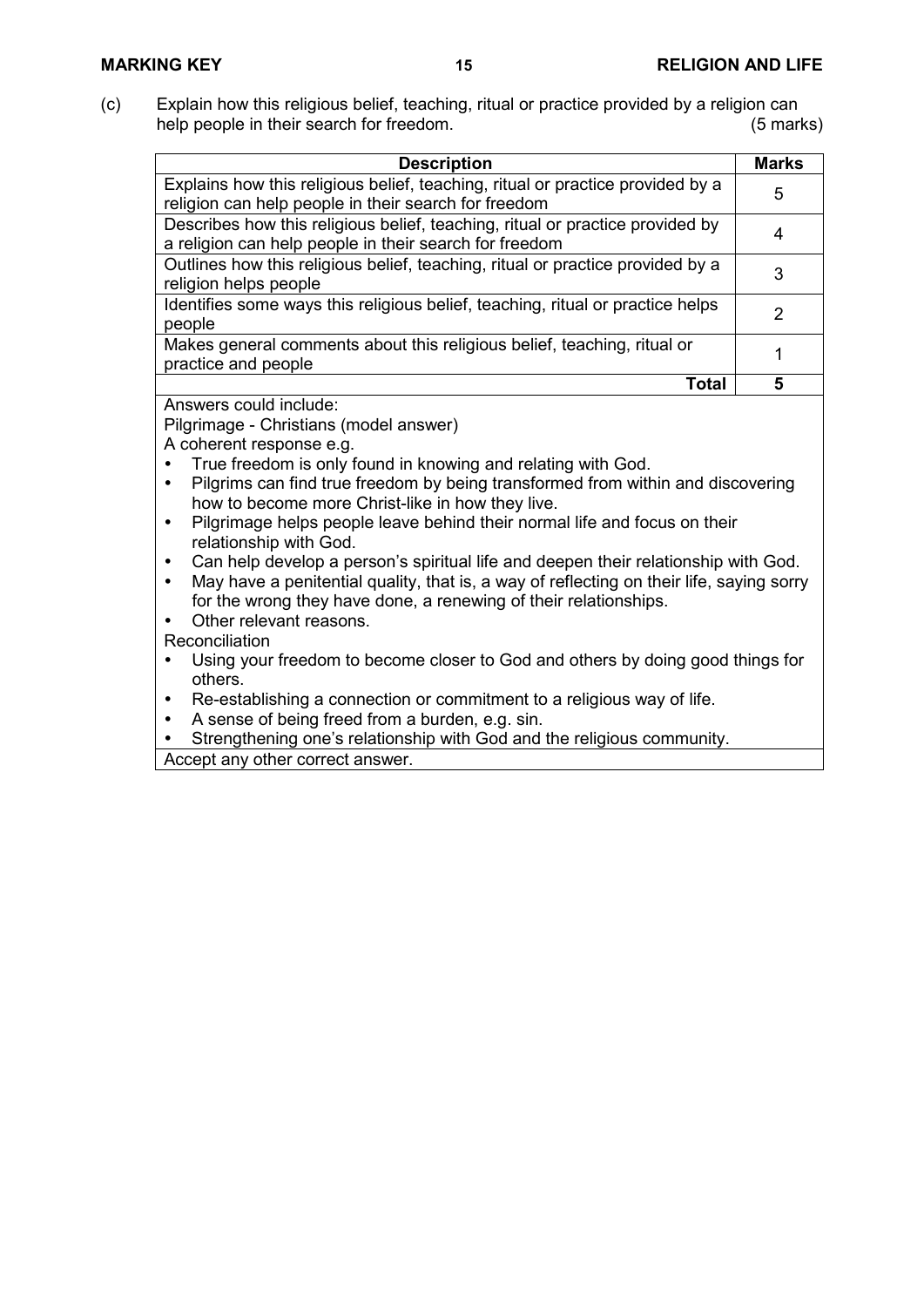### **RELIGION AND LIFE 16 MARKING KEY**

# **Question 8 (10 marks)**

(a) Identify an issue within a particular historical context that a religion has interacted with.

(1 mark)

|                                                                                | <b>Marks</b> |
|--------------------------------------------------------------------------------|--------------|
| <b>Description</b>                                                             |              |
| Identifies an issue within a particular historical context that a religion has |              |
| interacted with                                                                |              |
| Total                                                                          |              |

Answers could include:

- Arian Heresy
- The process of colonisation in Africa, Asia or Americas
- The impact of Enlightenment ideals
- Social change caused by the French Revolution or the Industrial Revolution
- Atlantic slave trade
- The carnage and trauma caused by global wars; for example WWI and WWII
- Rise of Fascism

Accept any other correct, logical answer.

## (b) Outline the important features of the historical context in which this issue occurred.

(4 marks)

| <b>Description</b>                                                                         | <b>Marks</b> |
|--------------------------------------------------------------------------------------------|--------------|
| Outlines the important features of the historical context in which this issue<br>occurred  | 4            |
| Outlines some of the features of the historical context in which this issue<br>occurred    | 3            |
| Provides some relevant detail about the historical context in which this<br>issue occurred | 2            |
| Provides general comments about the historical context of the issue                        |              |
| ⊺ิ∩tal                                                                                     |              |

Answers to include information about the historical context that might have led to the issue identified in part (a)

Example historical context (Atlantic slave trade)

- $16 19^{th}$  century<br>• European countri
- European countries engaged in empire building
- Shortage of labour for developing new land (e.g. the Americas)
- Financial benefits to countries and the church
- Racial ideologies of the time
- Catholic Church's position was slavery was acceptable as long as those enslaved were non-Christians
- Number of Evangelical Christians/non-conformists was on the rise, they found the economics and how people were treated to be contrary to their faith.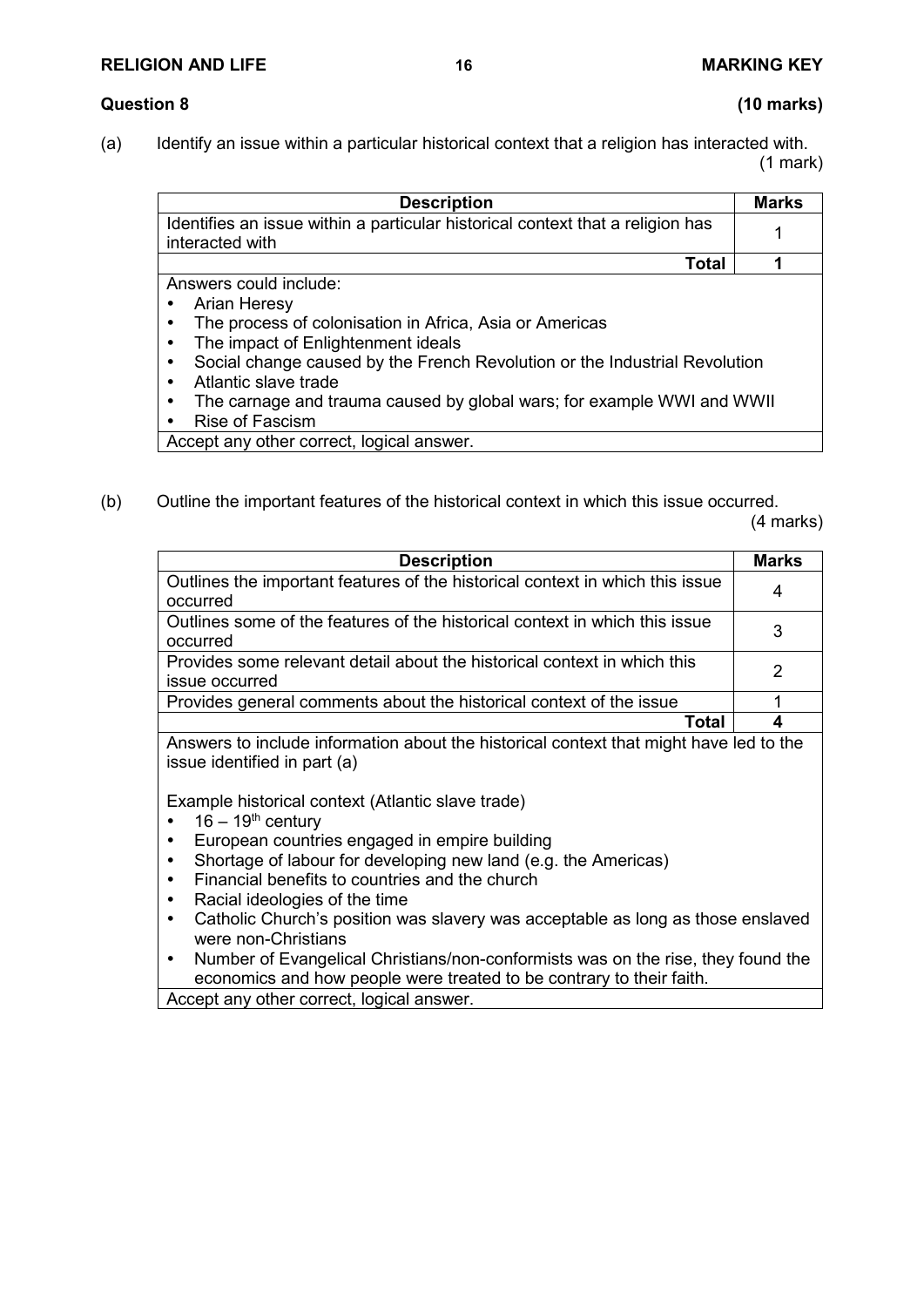(c) Using an example, explain the interplay between a religion and an issue within a particular historical context. (5 marks)

| <b>Description</b>                                                                                                            | <b>Marks</b> |
|-------------------------------------------------------------------------------------------------------------------------------|--------------|
| Explains, using an example, the interplay between a religion and an issue<br>within a particular historical context           | 5            |
| Describes an example that illustrates the interplay between a religion and<br>an issue within a particular historical context | 4            |
| Describes how a religion interacted with the issue within a particular<br>historical context                                  | 3            |
| Provides relevant details about the response of a religion to the issue<br>within a particular historical context             | 2            |
| Comments on the response of a religion to an issue in a particular<br>historical context                                      |              |
| <b>Total</b>                                                                                                                  | 5            |
| Structure of response<br>Issue clearly identified                                                                             |              |

- Religion identified
- Interplay between religion and issue (this should encompass the majority of the response)
- Supporting example

### Model answer

Issue: Abolition of Atlantic slave trade by the United Kingdom in the 18<sup>th</sup> Century Religion: Evangelical Christians/non-conformists

Interplay (answer could include a range of the following points):

- The views of Christians with respect to slavery varied and changed over time, e.g. New Testament times, Christians did not promote slavery and saw all people as equal, later established religions, such as Catholicism, considered it acceptable to enslave non-Christians.
- In United Kingdom, slavery seen as an economic issue, not a moral one.
- Non-conformists more likely to hold the belief that all people were created equal
- With the rise of non-conformists, the viewpoint that slavery was evil was promoted
- Influential non-conformists used their positions to campaign against slavery Example
- As exemplified by the relationship between non-conformist Christianity and the anti-slavery movement and the work of William Wilberforce who, on conversation to Evangelical Christianity and supported by other non-conformists, campaigned against slavery.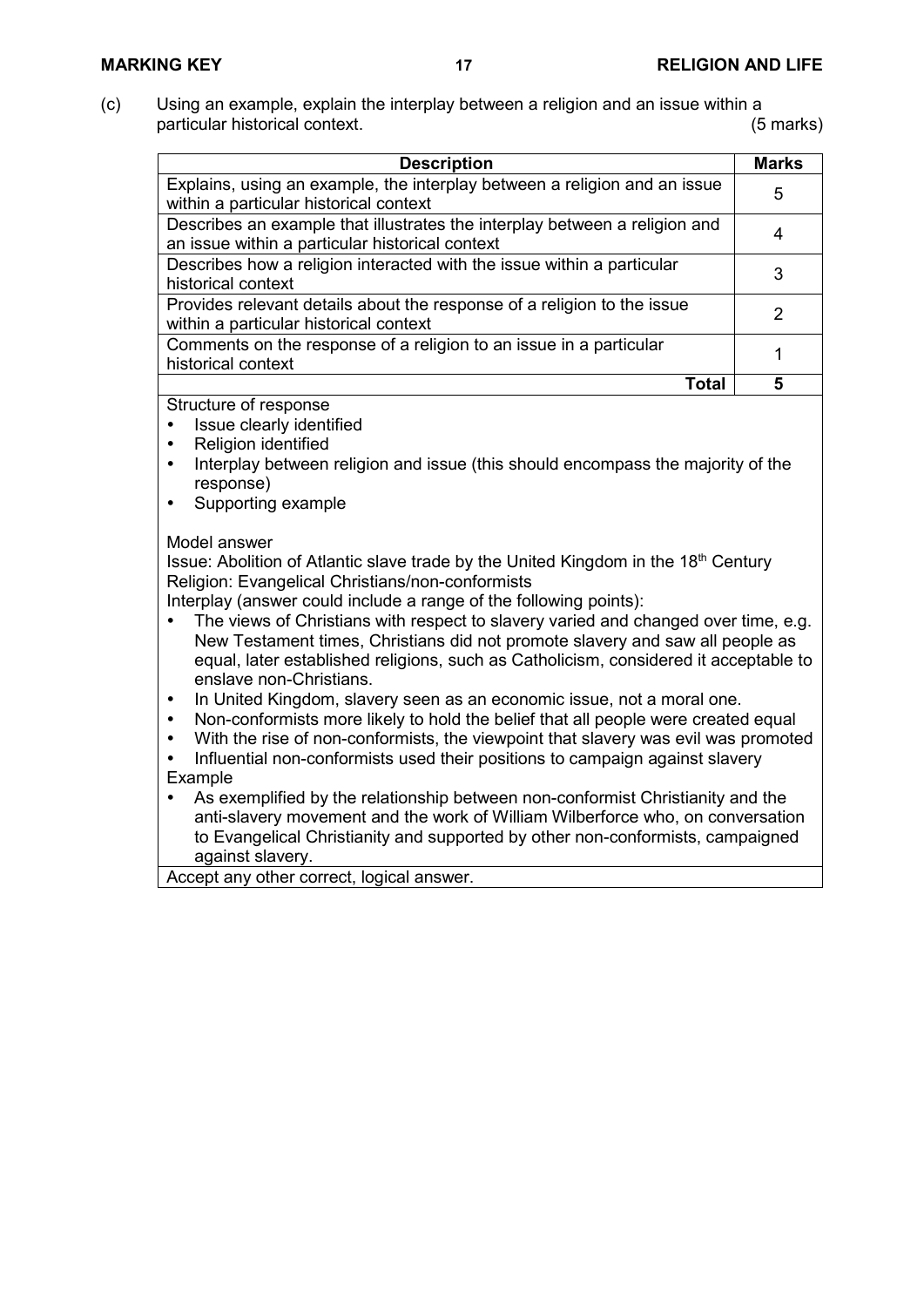**Section Three: Essay 30% (20 Marks)**

## **Question 9 (20 marks)**

Discuss, with reference to a particular religious structure and/or process, how a religion addresses important issues.

| <b>Description</b>                                                                                   | <b>Marks</b>   |  |
|------------------------------------------------------------------------------------------------------|----------------|--|
| Criterion 1: Describes a structure and/or process used to address important issues                   |                |  |
| Describes the main features of a structure and/or process used by a religion                         | 3              |  |
| Outlines a structure and/or process used by a religion                                               | $\overline{2}$ |  |
| Comments on a structure and/or process used by a religion                                            | 1              |  |
| <b>Subtotal</b>                                                                                      | 3              |  |
| Criterion 2: Discusses how a religion uses a structure and/or process to address<br>important issues |                |  |
| Discusses how the selected structure and/or process is used to address important<br>issues           | 5              |  |
| Explains how the structure and/or process is used to address important issues                        | 4              |  |
| Describes how the structure and/or process is used to address important issues                       | 3              |  |
| Outlines how a structure and/or process is used to address issues                                    | $\overline{2}$ |  |
| Comments on how a religion addresses issues                                                          | 1              |  |
| <b>Subtotal</b>                                                                                      | 5              |  |
| <b>Criterion 3: Use of evidence</b>                                                                  |                |  |
| Uses relevant evidence to support their essay                                                        | 4              |  |
| Provides some relevant evidence to support their essay                                               | $\overline{3}$ |  |
| Provides evidence to support their essay                                                             | $\overline{2}$ |  |
| Provides limited evidence                                                                            | 1              |  |
| <b>Subtotal</b>                                                                                      | 4              |  |
| <b>Criterion 4: Development of argument</b>                                                          |                |  |
| Develops a sustained, logical and sophisticated argument                                             | 3              |  |
| Presents a logical development of ideas                                                              | $\overline{2}$ |  |
| Attempts to develop an argument or idea                                                              | 1              |  |
| <b>Subtotal</b>                                                                                      | 3              |  |
| <b>Criterion 5: Essay structure and conventions</b>                                                  |                |  |
| Introduction                                                                                         |                |  |
| Articulates clearly an appropriate purpose, direction and structure for the essay                    | $\overline{2}$ |  |
| Indicates the purpose of the essay                                                                   | 1              |  |
| Body                                                                                                 |                |  |
| Logically sequences the essay using well-structured paragraphs                                       | $\overline{2}$ |  |
| The essay uses a series of paragraphs                                                                | 1              |  |
| Conclusion                                                                                           |                |  |
| Summarises succinctly the argument/viewpoint developed by the essay                                  | 1              |  |
| <b>Subtotal</b>                                                                                      | 5              |  |
| <b>Total</b>                                                                                         | 20             |  |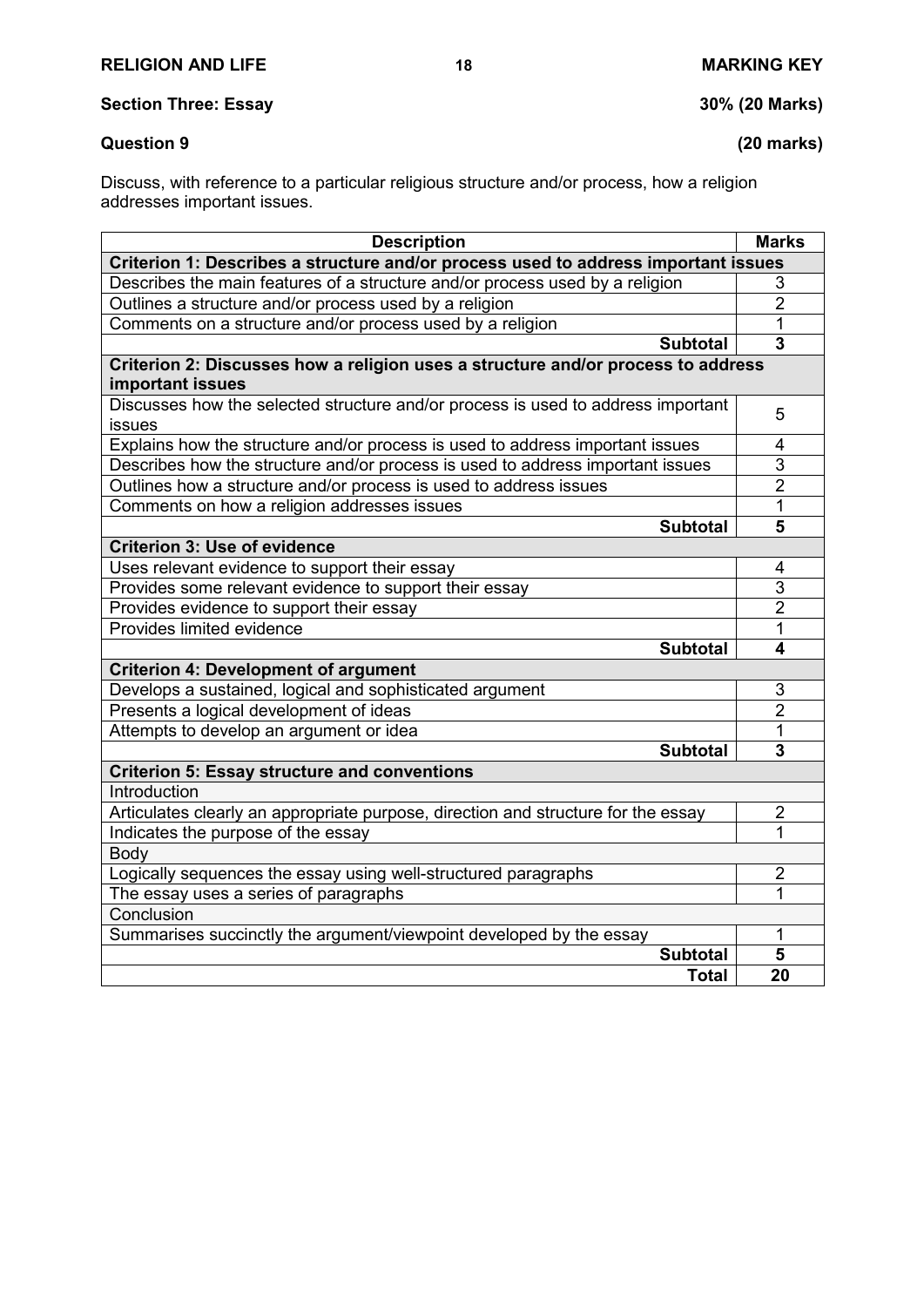# **Question 10 (20 marks)**

Discuss the interplay between the life of a significant religious person, their context and religion.

| <b>Description</b>                                                                                                              | <b>Marks</b>   |  |
|---------------------------------------------------------------------------------------------------------------------------------|----------------|--|
| Criterion 1: Describes the life, context and place of religion in the life of a significant                                     |                |  |
| religious person                                                                                                                |                |  |
| Describes the main features of a significant religious person's life, their context<br>and the place of religion in their life. | 3              |  |
| Outlines the life of a significant religious person, their context and the place of                                             | $\overline{2}$ |  |
| religion in their life                                                                                                          |                |  |
| Comments on a religious person and their context                                                                                | 1              |  |
| <b>Subtotal</b>                                                                                                                 | 3              |  |
| Criterion 2: Discusses the interplay between one significant religious person, their<br>context and religion                    |                |  |
| Discusses the interplay between a significant religious person, their context and<br>religion                                   | 5              |  |
| Explains the interplay between a significant religious person, their context and<br>religion                                    | 4              |  |
| Describes how a significant religious person interacted with their context and<br>religion                                      | 3              |  |
| Outlines how a significant religious person responded to their context                                                          | $\overline{2}$ |  |
| Comments on how a person responded to their context                                                                             | 1              |  |
| <b>Subtotal</b>                                                                                                                 | 5              |  |
| <b>Criterion 3: Use of evidence</b>                                                                                             |                |  |
| Uses relevant evidence to support their essay                                                                                   | 4              |  |
| Provides some relevant evidence to support their essay                                                                          | 3              |  |
| Provides evidence to support their essay                                                                                        | $\overline{2}$ |  |
| Provides limited evidence                                                                                                       | $\mathbf 1$    |  |
| <b>Subtotal</b>                                                                                                                 | 4              |  |
| <b>Criterion 4: Development of argument</b>                                                                                     |                |  |
| Develops a sustained, logical and sophisticated argument                                                                        | 3              |  |
| Presents a logical development of ideas                                                                                         | 2              |  |
| Attempts to develop an argument or idea                                                                                         | 1              |  |
| <b>Subtotal</b>                                                                                                                 | 3              |  |
| <b>Criterion 5: Essay structure and conventions</b>                                                                             |                |  |
| Introduction                                                                                                                    |                |  |
| Articulates clearly an appropriate purpose, direction and structure for the essay                                               | $\overline{2}$ |  |
| Indicates the purpose of the essay                                                                                              | 1              |  |
| Body                                                                                                                            |                |  |
| Logically sequences the essay using well-structured paragraphs                                                                  | 2              |  |
| The essay uses a series of paragraphs                                                                                           | 1              |  |
| Conclusion                                                                                                                      |                |  |
| Summarises succinctly the argument/viewpoint developed by the essay                                                             | $\mathbf{1}$   |  |
| <b>Subtotal</b>                                                                                                                 | 5              |  |
| <b>Total</b>                                                                                                                    | 20             |  |